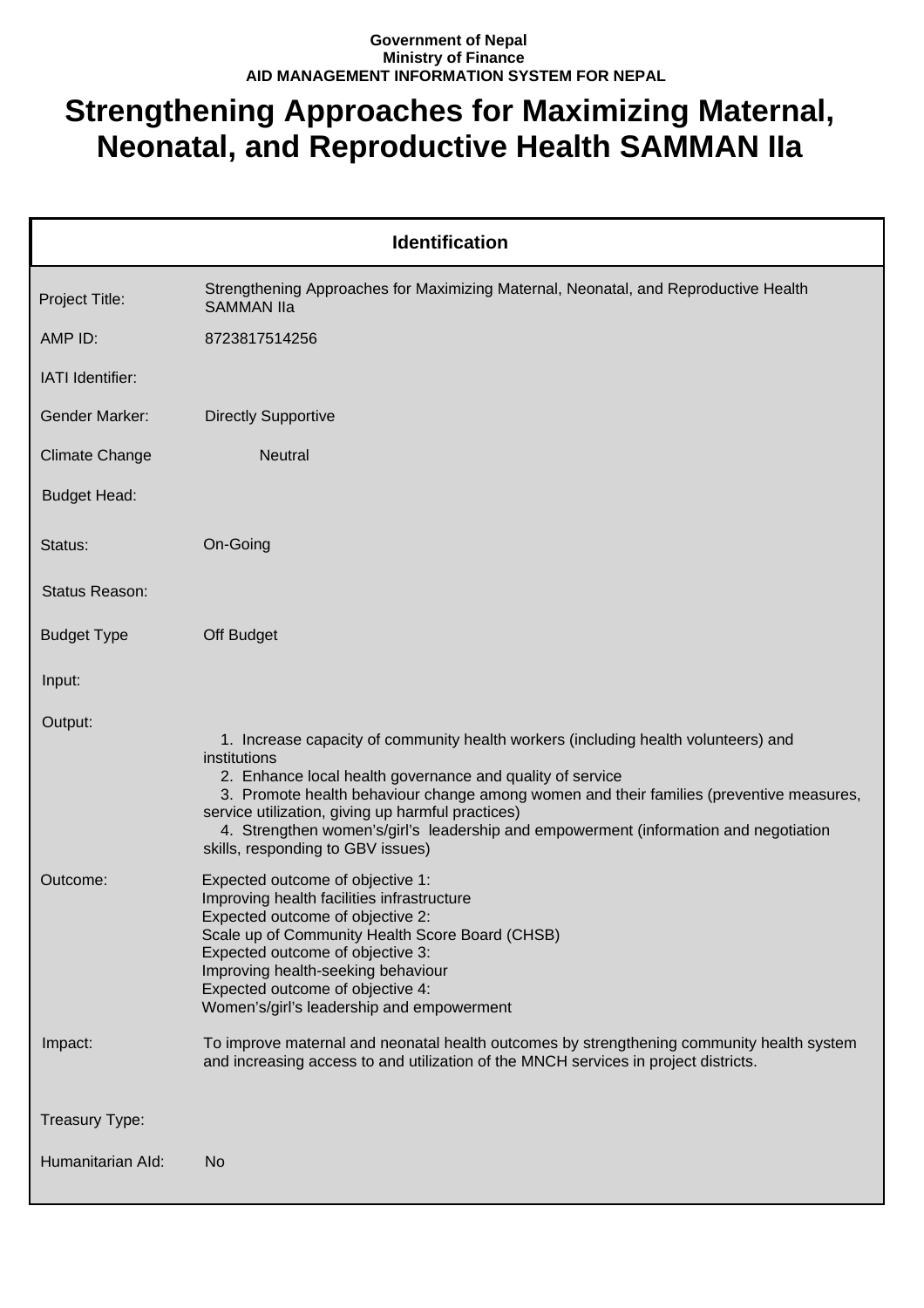| <b>Location</b>            |            |
|----------------------------|------------|
| Location                   | Percentage |
| Kavrepalanchok (Dhulikhel) | 20.0%      |
| Sindhuli (Sindhuli Madhi)  | 20.0%      |
| Dadeldhura (Dadeldhura)    | 20.0%      |
| Doti (Dipayal)             | 20.0%      |
| Kailali (Dhangadhi)        | 20.0%      |

| <b>Sector</b>                        |            |
|--------------------------------------|------------|
| Sector                               | Percentage |
| Nepal Sector Classification HEALTH 0 | 100.0%     |

| <b>Implementing/Executing Agency</b>           |        |  |
|------------------------------------------------|--------|--|
| Donor                                          |        |  |
| <b>CARE Nepal</b>                              | 0.0%   |  |
| <b>Responsible Organization</b>                |        |  |
| Ministry of Health and Population              | 50.0%  |  |
| Ministry of Women, Children and Senior Citizen | 50.0%  |  |
| <b>Executing Agency</b>                        |        |  |
| <b>CARE Nepal</b>                              | 100.0% |  |
| <b>Implementing Agency</b>                     |        |  |
| <b>NGOs</b>                                    | 100.0% |  |

| <b>Funding</b>             |      |
|----------------------------|------|
| <b>UNDISBURSED BALANCE</b> | null |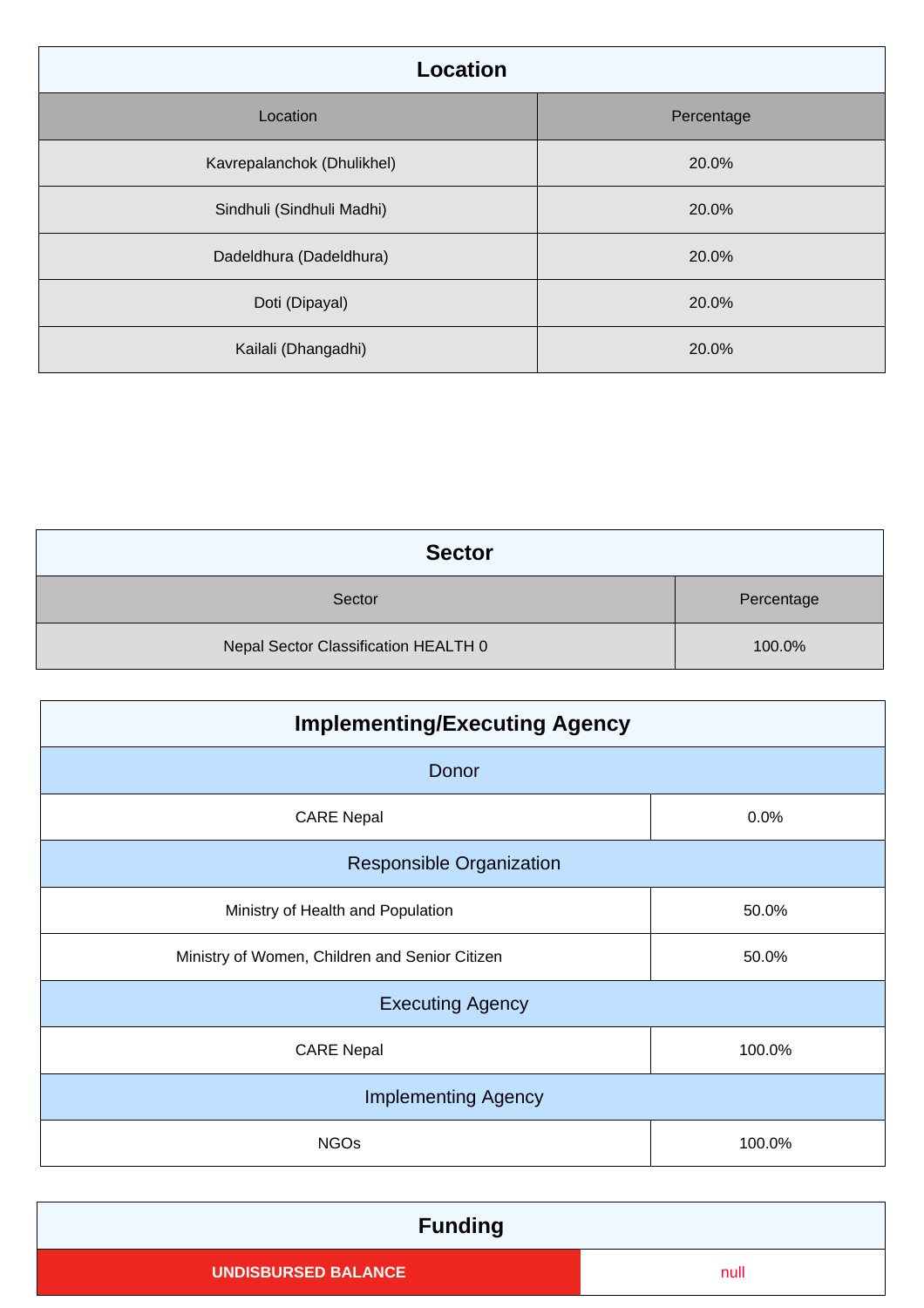| Transaction<br>Date        | Type of<br>Assistance | Mode of<br>Payment    | Post Earthquake<br>Assistance | Commitment | <b>Disbursement</b> |
|----------------------------|-----------------------|-----------------------|-------------------------------|------------|---------------------|
|                            | <b>CARE Nepal</b>     |                       |                               |            |                     |
|                            |                       |                       | <b>Actual</b>                 |            |                     |
| 6/30/2015                  | <b>Grant Aid</b>      | <b>Direct Payment</b> | No                            | 0          | 33,614              |
| 12/31/2015                 | Grant Aid             | <b>Direct Payment</b> | No                            | 0          | 251,984             |
| 6/30/2016                  | <b>Grant Aid</b>      | <b>Direct Payment</b> | No                            | 0          | 279,229             |
| 7/24/2016                  | <b>Grant Aid</b>      | <b>Direct Payment</b> | No                            | 1,761,667  | Ю                   |
| 12/30/2016                 | <b>Grant Aid</b>      | <b>Direct Payment</b> | No                            | 0          | 311,933             |
| 6/30/2017                  | <b>Grant Aid</b>      | <b>Direct Payment</b> | No                            | 0          | 231,718             |
| 12/29/2017                 | <b>Grant Aid</b>      | <b>Direct Payment</b> | No                            | 0          | 279,560             |
| 6/29/2018                  | <b>Grant Aid</b>      | <b>Direct Payment</b> | No                            | 0          | 330,412             |
| 12/31/2018                 | <b>Grant Aid</b>      | <b>Direct Payment</b> | No                            | 0          | 53,755              |
| <b>Total</b>               |                       |                       | 1,761,666                     | 1,772,200  |                     |
| Total (CARE Nepal)         |                       |                       | 1,761,666                     | 1,772,200  |                     |
| <b>UNDISBURSED BALANCE</b> |                       |                       |                               | $-10,534$  |                     |

**Progress Achieved** Progress Achieved: Key Problems: Steps Taken to Solve Problems: